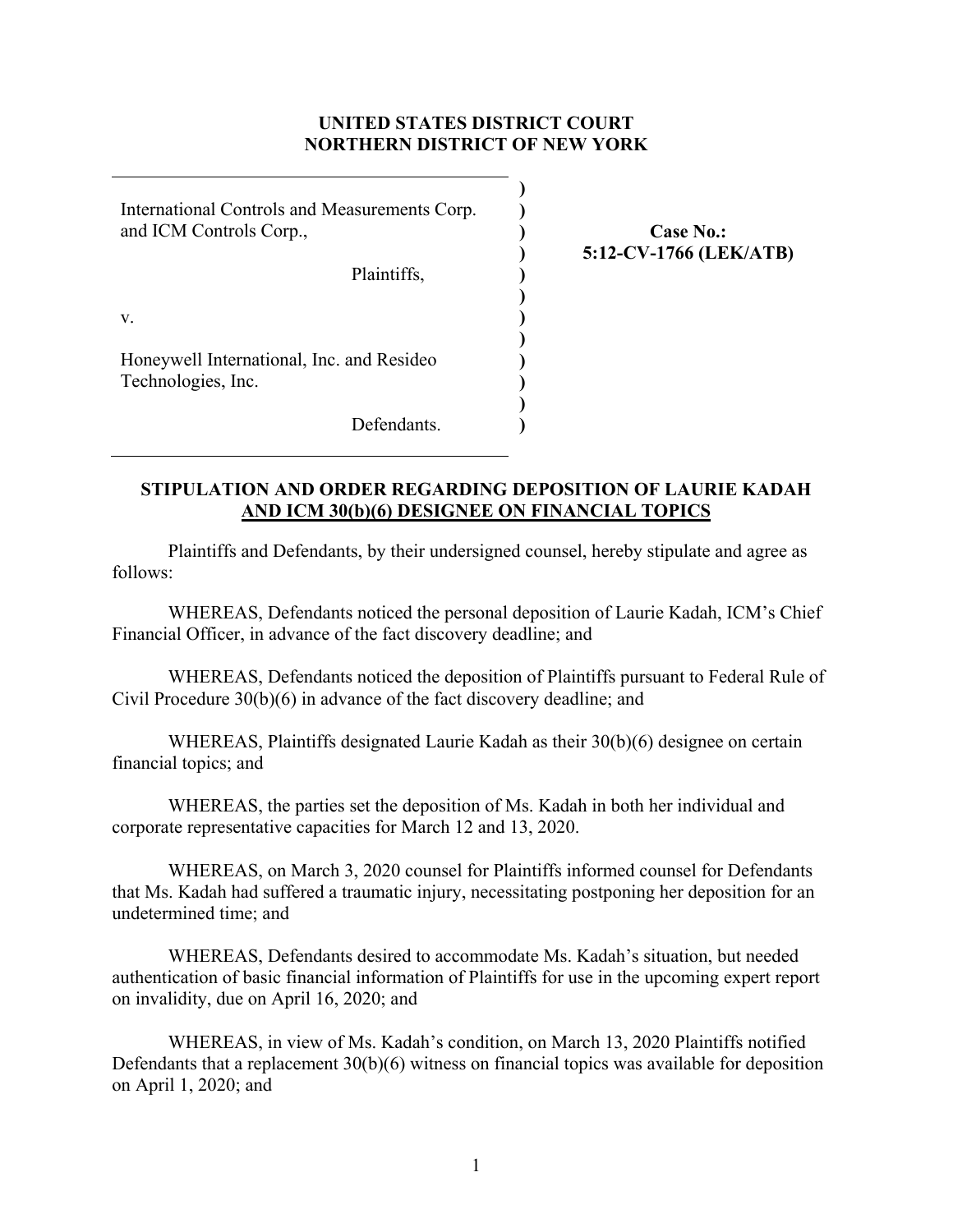WHEREAS, while this situation was unfolding, the Country experienced the impact of the COVID-19 pandemic and an in-person deposition on April 1, 2020 became inadvisable, and Defendants did not desire at that time to proceed with a virtual deposition; and

WHEREAS, New York, Minnesota, and Washington, D.C. are now subject to shelter in place orders of indeterminate length; and

WHEREAS, Defendants do not intend to waive their right to proceed with both an individual deposition of Ms. Kadah and a corporate deposition regarding financial topics, notwithstanding the expiration of fact discovery; and

WHEREAS, Plaintiffs agree not to treat Defendants' accommodation as a waiver of the right to depose Ms. Kadah in her individual capacity or for corporate testimony regarding financial topics, and will endeavor to produce Ms. Kadah and a corporate designee for deposition reasonably in advance of the June 1, 2020 deadline for responsive expert reports, subject to Ms. Kadah's health condition; and

 WHEREAS, the parties acknowledge that, due to the COVID-19 pandemic, in order to complete Ms. Kadah's deposition in her individual capacity and to depose a corporate designee on certain financial topics reasonably in advance of June 1, 2020, such depositions may have to proceed virtually.

NOW THEREFORE, IN CONSIDERATION OF THE FOREGOING, THE PARTIES, BY THEIR UNDERSIGNED COUNSEL, AGREE AS FOLLOWS:

- 1. Plaintiffs make the follow representations for all purposes in the case:
- **ICMNY0187268:** Based on the information currently available to ICM, this document is a comprehensive list identifying sales of the ICM1501; ICM1502; ICM1503; AJ1003; ICM1511; ICM1512; ICM1513; ICM1514; ICM290A; ICM2902; AM1004; AK1004; AN1007; AM1005; AK1005; AN1008; AN1009; AM1006; AT1001; AT1002; AT1003; AT1004; AT1005; AL1006; AL1007; and ICM290 from Feb. 1, 2002 through Dec. 31, 2019 and of the ICM2901 from August 5, 2014 through Dec. 31, 2019 made by ICM to entities located in the United States. The document also reflects product returns to ICM for the same list of products and the same time period. ICM believes the sales and revenue data (e.g., unit price, quantity shipped, and sales amount) displayed in the document to be accurate, and to accurately reflect the information stored in ICM's present and historical sales databases. Upon review, ICM determined that the sales data associated with the ICM2901 that is stored in ICM's historical Macola database inadvertently failed to transfer over when this spreadsheet was created. Further, in attempting to verify the accuracy of the cost information reported in this document, ICM noticed an issue with the transfer of certain cost data (specifically, cur\_lbr STD, Ext Lab STD, cur\_mat STD, Ext Matl STD, Std Burden, Ext Burd, and Total Cost) from ICM's databases into the spreadsheet for certain line entries. On April 9, 2020, ICM produced a supplemental spreadsheet (ICMNY0187278) that corrected these issues.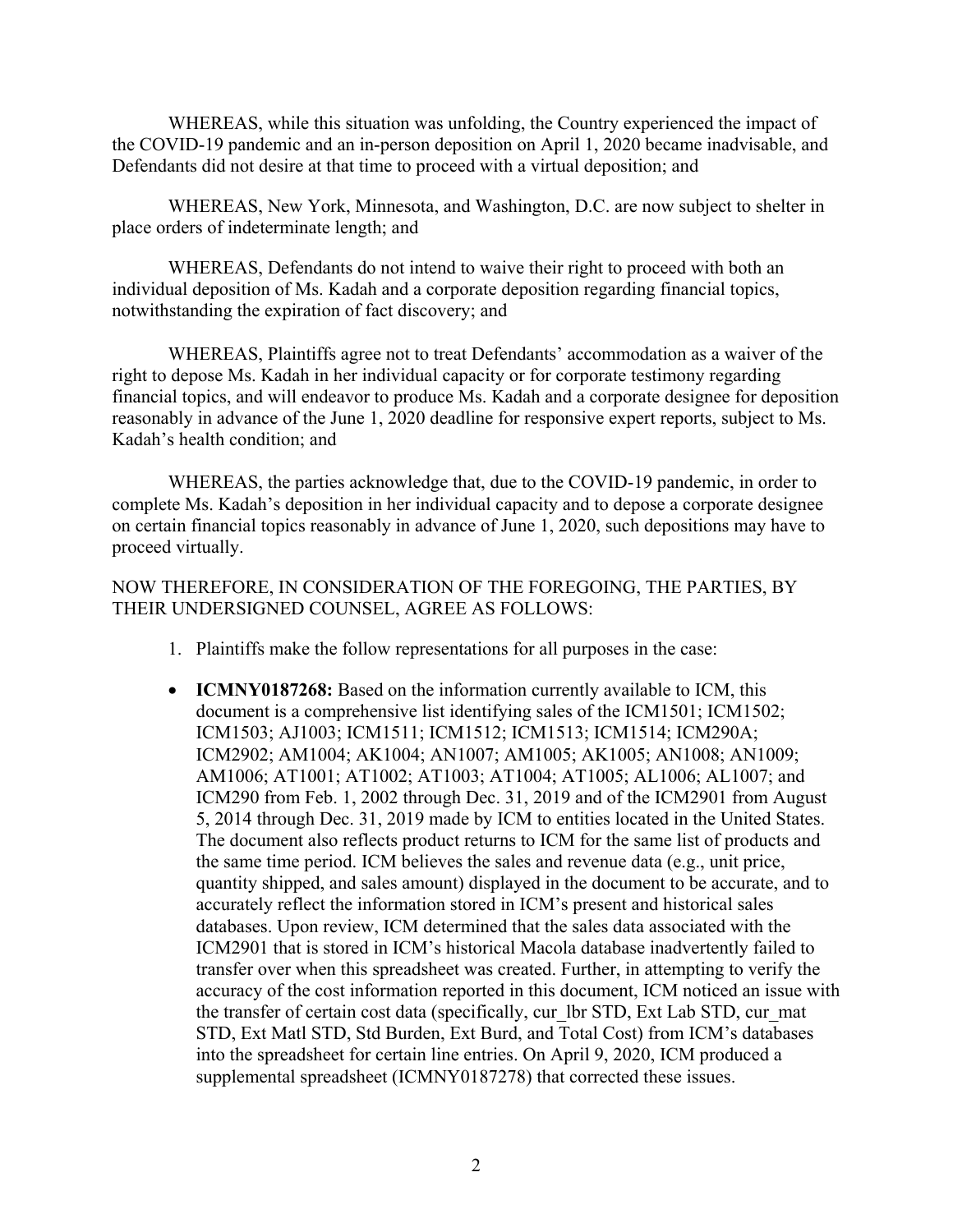- **ICMNY0060206:** Based on the information currently available to ICM, this document is a comprehensive list identifying sales of the ICM290A from September 23, 2011 through July 24, 2014. ICM believes the sales and revenue data (i.e., quantity sold and sales amount) associated with these sales to be accurately and fairly presented in this document.
- **ICMNY0060210:** Based on the information currently available to ICM, this document is a comprehensive list identifying sales of the following:
	- o ICM290 from September 9, 2009 through August 16, 2013;
	- o ICM290-MCS from August 19, 2009 through October 7, 2009;
	- o ICM290A from September 23, 2011 through July 24, 2014;
	- o ICM2901 from September 29, 2011 through June 13, 2014; and
	- o ICM2902 from September 29, 2011 through July 21, 2014.

ICM believes the sales and revenue data (i.e., quantity sold and sales amount) associated with these sales to be accurately and fairly presented in this document.

- 2. Plaintiffs will communicate with Defendants about Ms. Kadah's health situation, with a view of producing her for deposition reasonably in advance of June 1, 2020.
- 3. If due to Ms. Kadah's health situation Plaintiffs are unable to produce Ms. Kadah in accordance with Point No. 2, then the parties will meet and confer and provide the Court with a status report and proposed solutions.
- 4. Plaintiffs will also endeavor to produce a corporate representative on financial topics for deposition reasonably in advance of June 1, 2020.
- 5. The parties agree that, if Ms. Kadah and a corporate designee on financial topics are not available for in-person depositions reasonably in advance of June 1, 2020 due to the COVID-19 virus, those depositions will proceed virtually so as to ensure this case remains on schedule.
- 6. In view of the unknown situation with Ms. Kadah's health, and the COVID-19 virus, neither side waives any rights except as expressly stated herein.

## DATED: April 10, 2020

## ROBINS KAPLAN LLP

MERCHANT & GOULD P.C.

By:/s/ Matthew L. Woods Ronald J. Schutz, Esq. Matthew L. Woods, Esq. Andrew J. Kabat, Esq. ROBINS KAPLAN LLP 800 LaSalle Avenue, Suite 2800 By: /s/ Rachel Zimmerman Scobie Allen W. Hinderaker, Esq. (*pro hac vice*) Rachel Zimmerman Scobie, Esq. (*pro hac vice*) Tong Wu, Esq. (*pro hac vice*) Paige S. Stradley, Esq. (*pro hac vice*) Eric R. Chad, Esq. (pro hac vice)